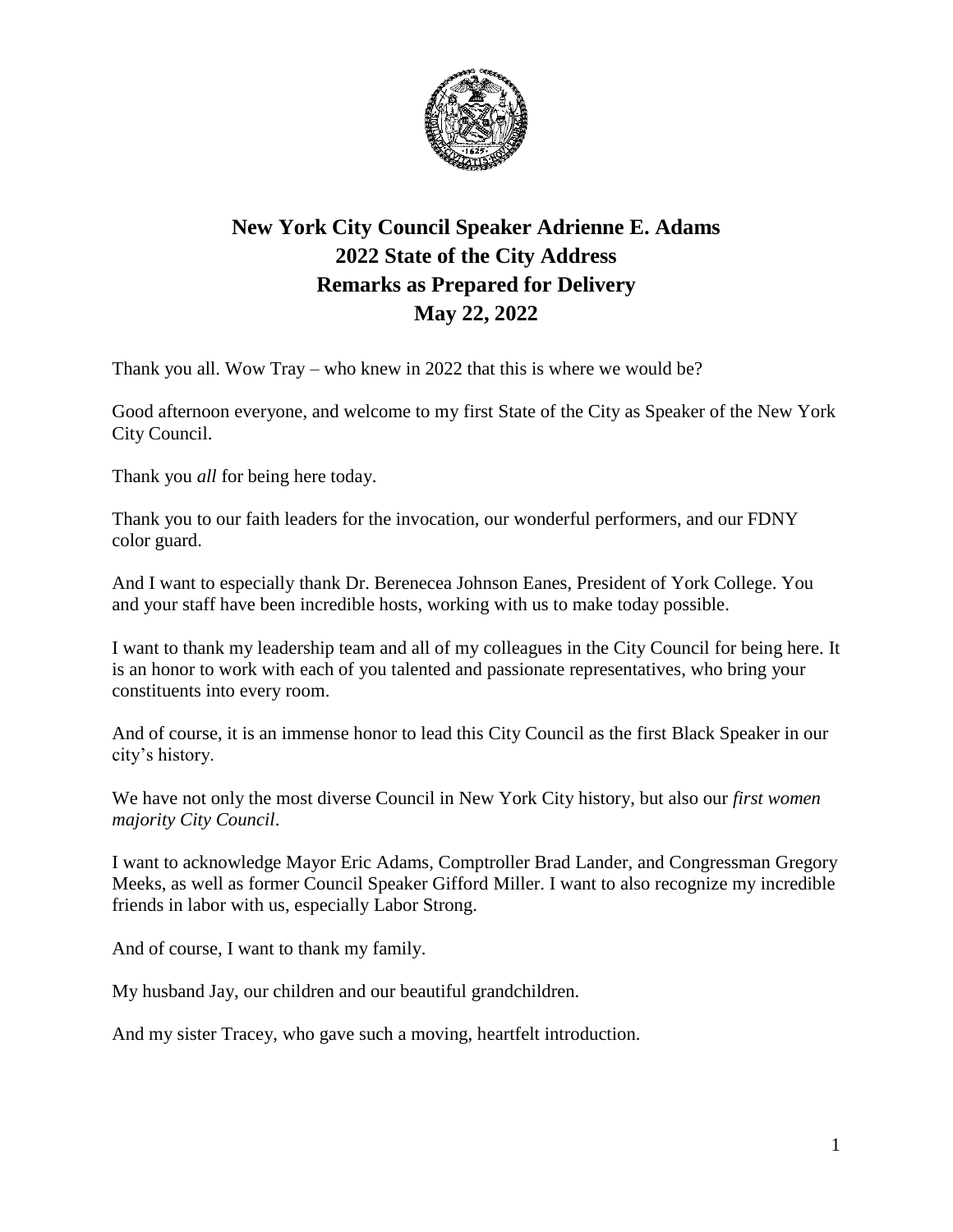Welcome to Queens, The World's Borough!

We have a population almost equally made up of Black, Asian, Latino and white New Yorkers. More than two million residents, nearly half of whom are immigrants. As the late Mayor David Dinkins said, we are "a gorgeous mosaic of race and religious faith, of national origin and sexual orientation."

Hollis, Queens, where I grew up, was the home of Run DMC, LL Cool J, and legendary DJ Uncle Ralph McDaniels, creator of Video Musicbox!

The diversity of Queens makes it perfectly reflective of our entire city.

It also means our experiences mirror the greatest challenges New Yorkers face across this city.

New York City is at a pivotal moment, in year three of a global pandemic that devastated us.

Queens saw some of the worst impacts.

Elmhurst Hospital was seen across the nation as the COVID-19 epicenter, symbolizing how hard our city was hit.

And in every borough, neighborhoods facing barriers to health, housing, and opportunity have been among those most harmed by this pandemic.

The last two years have opened the eyes of all New Yorkers, and people across this country, to the deep inequities that undermine our safety.

It has never been clearer that communities cannot be safe when our health is under attack or out of reach.

COVID took the lives of over forty thousand of our family members, friends and neighbors. And it continues to take lives. Let us remember all those we have lost.

Our resilience helped us overcome the worst.

Yet, the impacts remain, whether they are the economic, mental health, or public safety challenges.

We now see how our individual health is tied to collective well-being.

Masks and vaccinations are not only to protect ourselves, but also each other.

That's a concept that extends beyond COVID, because health and safety are shared.

These lessons call for us to reimagine how we achieve safety for all New Yorkers.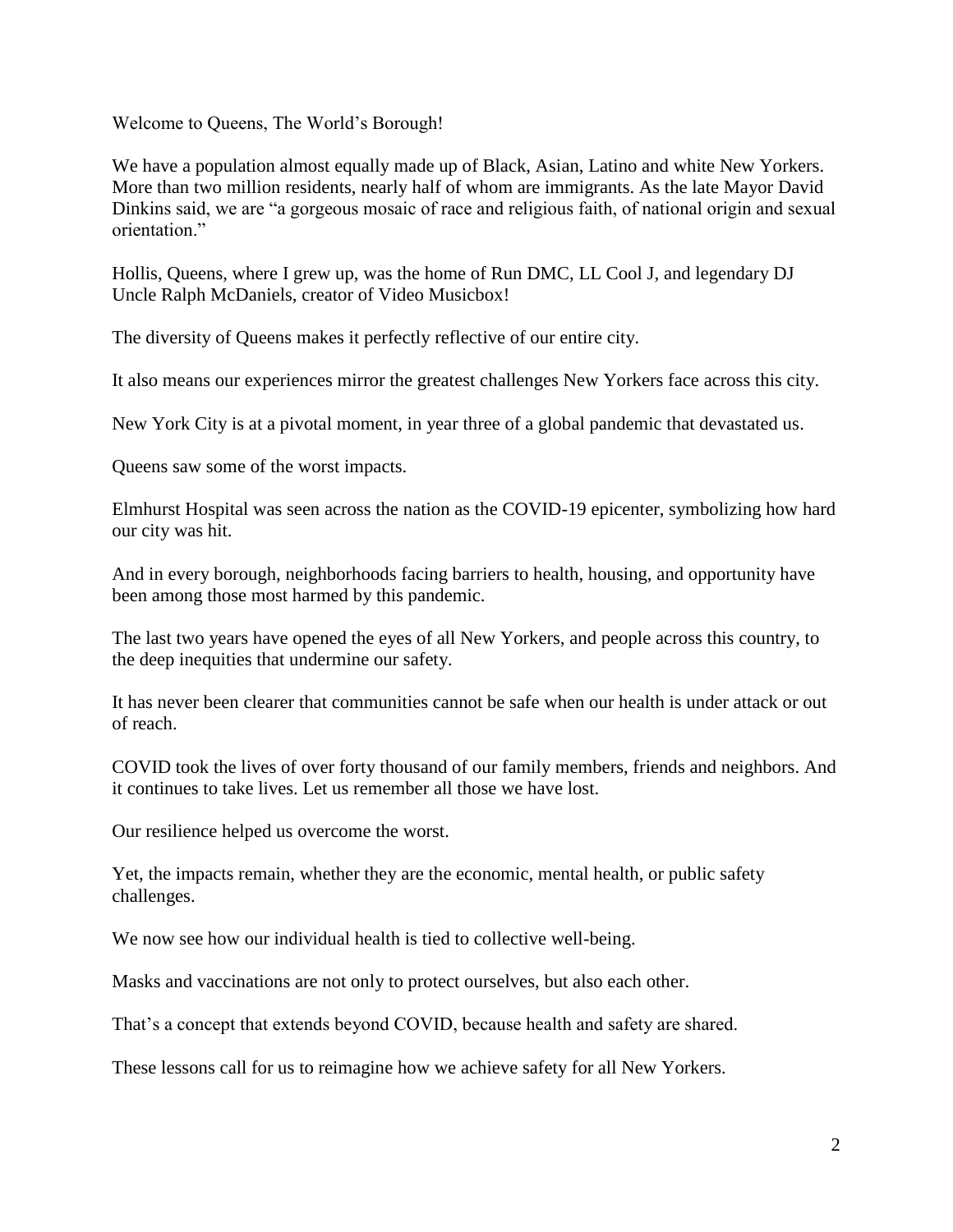By advancing our collective health.

And health is as much access to affordable housing as it is medical care; food security and nutrition; parks and recreational space in our communities; education, and of course, opportunity.

The well-being of all communities is intimately linked to our safety.

So many neighborhoods were in crisis before the pandemic, lacking the basic pillars of health.

The last two years have only worsened those conditions.

For a safer city, we *have to address that reality*.

You see – *we know* that strong communities are the safest.

When a community is healthy and well, it is a *powerful*, *resilient* force to overcome challenges and prevent crime.

That means people are living in good conditions. They have access to the necessary resources, dignity, and opportunity to reach their full potential and thrive.

That will be the focus of this City Council.

I know how important this is because it was my reality, growing up not far too from here. I was blessed to have the resources to thrive.

As the daughter of two proud unionized working parents, we were afforded economic stability, health care, and other crucial benefits.

I had access to quality schools, but like so many Black students in Hollis and St. Albans, I was bused out of my neighborhood to attend Bayside High School, as was Mayor Eric Adams, my high school classmate.

I was able to access CUNY, attending this very institution hosting us today, which led me to Spelman College and subsequent opportunities for economic mobility.

These were central for my ability to thrive, and it's how I stand before you today.

But for too many across the city, this is too far out of reach.

New Yorkers know what they, their families, and communities require to succeed.

It's time for us to listen and deliver.

The solutions are right in front of us.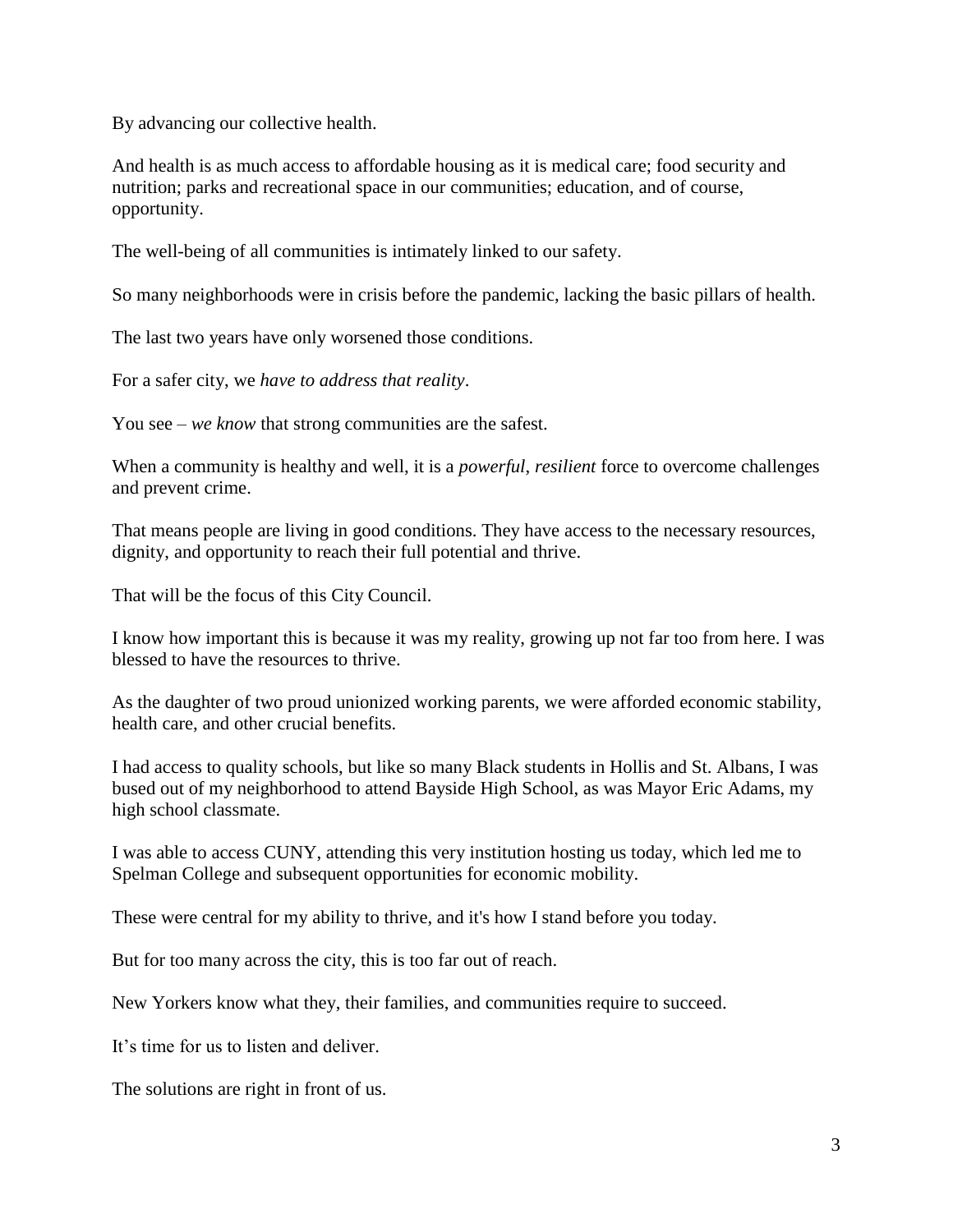They just haven't received enough focus or investment from our city.

The fundamental need is political will – to make the investments at scale and ensure effective implementation so they equitably reach communities.

Our city's budget must be the first down payment.

The Council's efforts will advance this vision to expand holistic health for all communities. Doing more than simply helping us recover from the pandemic, but building a better future for all New Yorkers to thrive and be safer.

## **AFFORDABLE HOUSING**

The foundation of health for every neighborhood in our city is safe and stable housing.

Whether you are a homeowner or renter, living in Astoria, the Northshore of Staten Island, Parkchester, Midwood, or Kips Bay, the housing pressures are immense.

The City must expand investment in affordable housing in this next budget, with the \$4 billion addition to our capital plan.

Stability is out of reach when so many New Yorkers lack access to housing entirely, are severely rent-burdened, or housing insecure.

Leaders of this Council have been consistent voices on this issue. Land Use Chair Rafael Salamanca; Housing & Buildings Chair Pierina Sanchez; Public Housing Chair Alexa Aviles; and Progressive Caucus leaders Shahana Hanif, Lincoln Restler, Carmen De La Rosa, and Jennifer Gutierrez continue to sound the alarm on housing stability.

There is no path to address homelessness if we don't increase affordable housing.

Supportive housing should increasingly be the solution for those experiencing challenges with homelessness, mental health, and re-entry from the justice system.

This housing-first model, with on-site services to help individuals and families access health and stability, deserves support over excessive spending on congregate shelters that are frequently rejected.

Supportive housing has been shown to be more effective to solve homelessness, increase surrounding property values, provide construction jobs, and decrease crime.

Despite its ability to help ensure successful re-entry from the justice system, New Yorkers returning to communities have often been left out of eligibility. Deputy Speaker Diana Ayala has fought for expanding access to supportive housing, demanding the addition of \$28 million in the budget.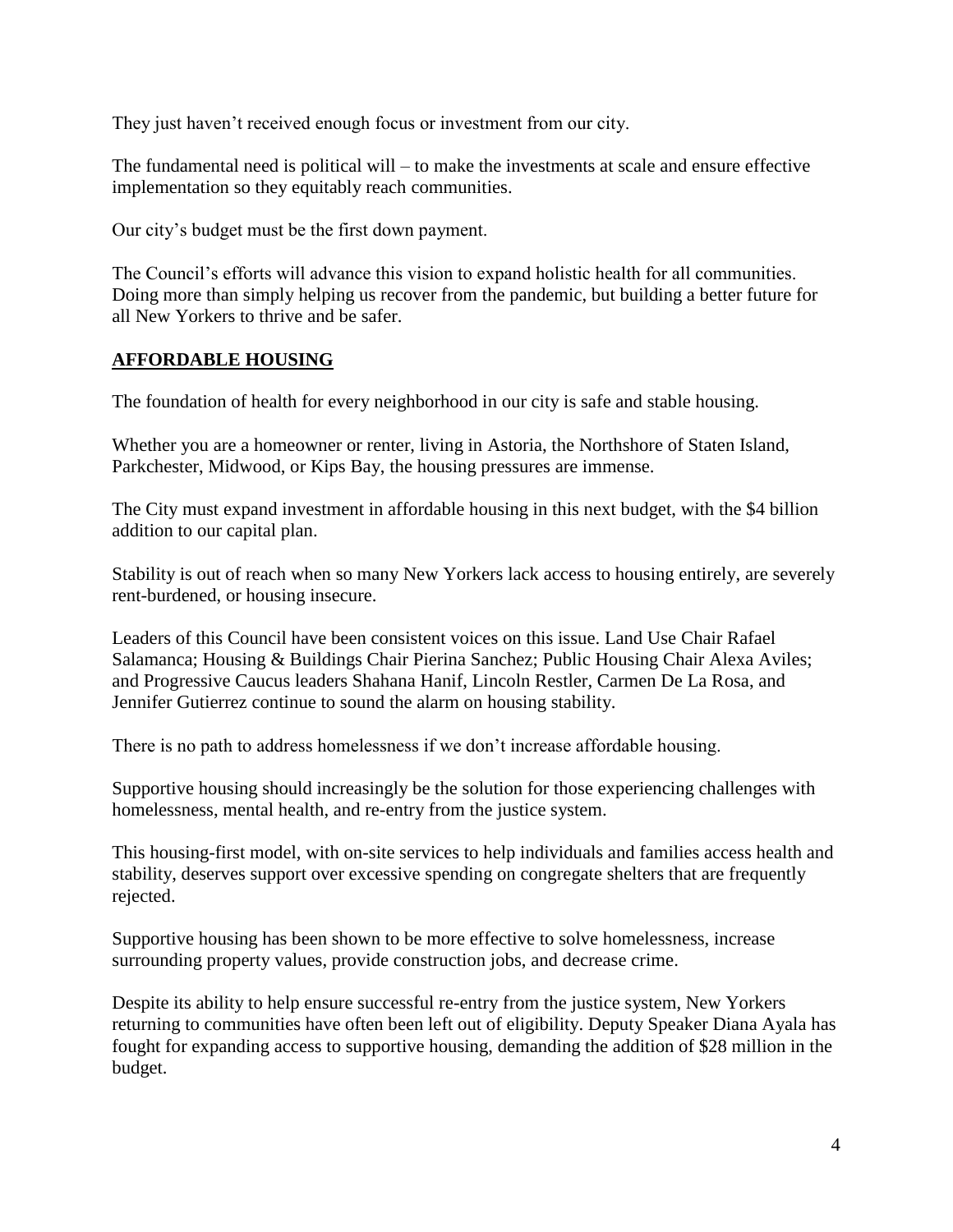We have to curb the pipeline to homelessness from the justice system.

Affordable homeownership must also be essential to our housing plans.

Our city's small homeowners need our support.

In Queens, Brooklyn and Staten Island, the racial diversity of homeownership is an asset to our neighborhoods.

Yet, rising costs pose a serious threat during these economically challenging times.

That's why the Council allowed the tax lien sale that hurt so many homeowners to expire. We will continue to protect our homeowners.

New affordable homeownership must be a key component of our housing efforts.

Just blocks from here, I was proud to help finance the new construction of affordable homes through a transfer of distressed property to the Interboro Community Land Trust. Mayor Adams and I recently broke ground on this project that will provide long-term, affordable homeownership to sixteen low-to-middle income households.

We need to expand these opportunities, using HDFCs and land trusts, leveraging newly enacted [state law](https://www.nysenate.gov/newsroom/press-releases/jamaal-t-bailey/governor-hochul-signs-affordable-housing-corporation-grant) that doubles the subsidies available to us.

Let's help build equity and limit speculation in our neighborhoods, while supporting renters and creating homeowners through affordability.

## **IMPROVING PHYSICAL AND MENTAL HEALTH**

As we create a healthier housing landscape, the City has to deepen its investments to expand access to physical and mental health. After experiencing the greatest medical crisis of our lifetime, that starts with preventive care.

Too many in our city lack access to primary medical care, especially among Black communities, immigrant New Yorkers, and low-income and working-class neighborhoods. These are our neighbors who suffered the worst outcomes of COVID-19, with higher rates of infection, hospitalization, and death, largely due to having more pre-existing health conditions.

The lack of medical infrastructure to manage care in communities is an inequity that cost lives during the pandemic, and still does.

The City Council has called for new community health centers, operated by NYC Health and Hospitals, in areas that lack access to healthcare facilities. Majority Whip Selvena Brooks-Powers, Hospitals Chair Mercedes Narcisse and Health Committee Chair Lynn Schulman have been vocal advocates for the City to commit \$250 million of capital funding in this budget.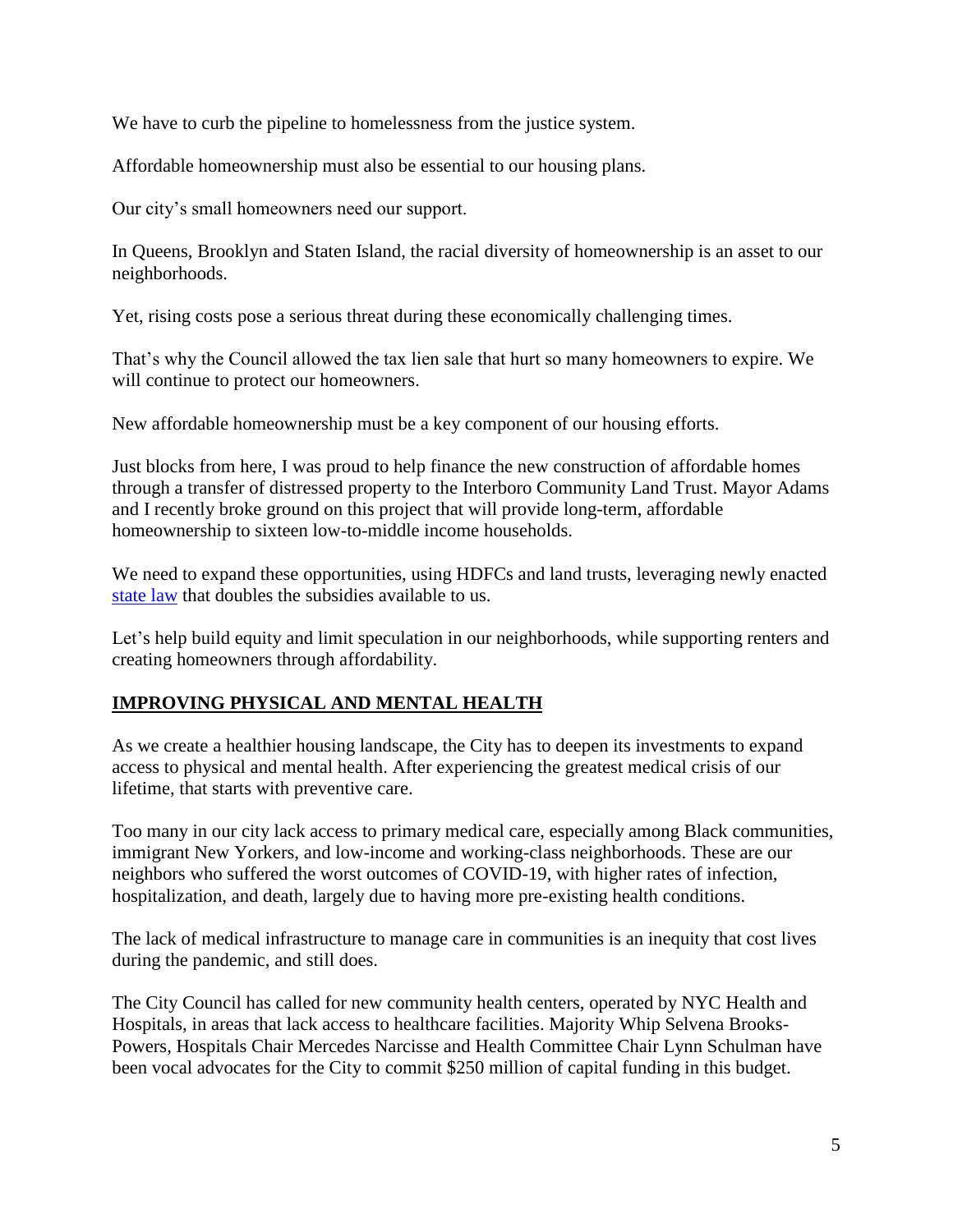These centers, based on previously opened facilities in East Tremont, Jackson Heights, and Bushwick, provide [comprehensive services](https://www.nychealthandhospitals.org/pressrelease/three-future-community-based-full-service-health-care-centers-announced/) that include pediatric and adult primary care, women's health, behavioral health, dental services, screening exams, and optometry.

We have advocated for one here in Jamaica, one in the Hunts Point or Soundview area of the Bronx, one in Brownsville/East New York, one in Canarsie, and another in Staten Island.

The City must prioritize medically underserved communities in the city budget.

And this is especially critical to address disparities in health care for women of color, specifically Black women, and LGBTQ and gender non-conforming New Yorkers.

We've seen a Supreme Court ready to undermine our rights to make decisions about our own bodies. We will not let that happen in New York.

The Council will release a comprehensive package of bills to protect and expand access to abortion and reproductive health care in the coming weeks.

Our rights must be sacred and safeguarded.

There's also more that H+H must do to ensure equitable access to care.

H+H should have to establish a capital plan, just like city agencies, no longer avoiding this requirement due to its status as a public corporation.

The Council will push for a capital plan focused on expanding access to care with transparent criteria to address the city's health inequities that led certain communities to suffer during the pandemic.

It's also no secret that one of the greatest impacts of this pandemic has been on the mental health of New Yorkers – whether it's individuals in severe emotional distress in our transit system, older adults suffering from isolation, or so many of us who live with its trauma.

We need to ensure that mental health treatment reaches those most in need, and is accessible to communities.

Let's expand programs that respond to mental health emergencies with professionals who provide appropriate care.

We also can't forget about communities most impacted by COVID, our older adults, and our students, whose mental health has suffered over these past two years.

The Council has prioritized \$11 million for mental health services for the 33 communities hit hardest by COVID, and mental health clinicians for 108 senior centers. This investment in the city budget is one we owe to communities, and certainly to our seniors, who are the jewels of our neighborhoods.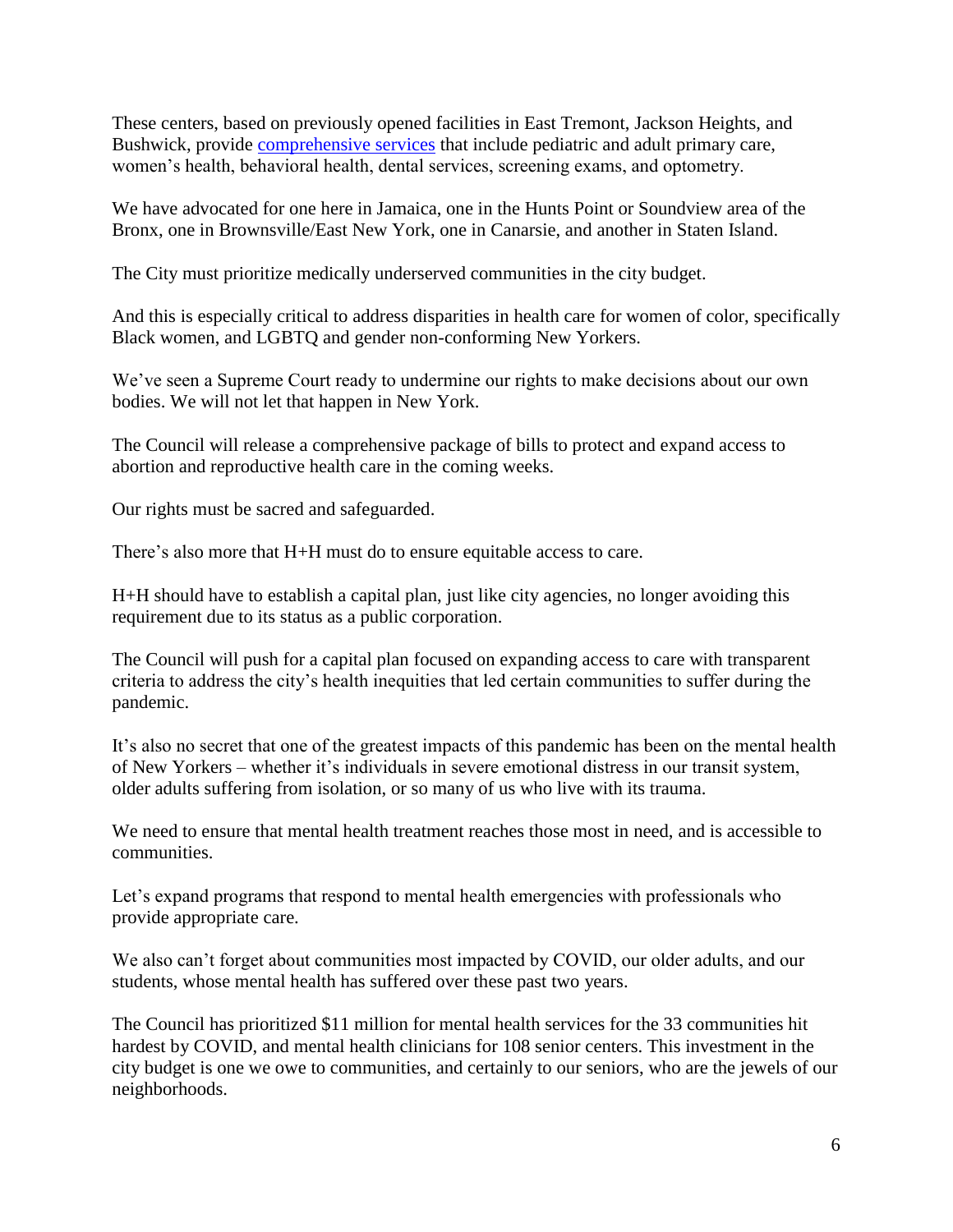The mental health of our students must be paramount to supporting their educational success. The Council has called for nearly \$100 million to expand counseling and restorative justice. That is an initial investment we must make for our students in this budget.

We will continue to push for expansion of these essential resources until every school has the support for their students' academic, social, and emotional well-being.

Finally, we know that one of the barriers to mental health care for many communities is a lack of diversity in providers.

There are too few mental health professionals of color and those equipped to best support immigrant and LGBTQ+ New Yorkers. This is an obstacle to treatment and overcoming issues of stigma that we must talk about and confront.

The Council will support diversity efforts among mental health professionals to ensure greater access to care.

When we're talking about major health issues, we must talk about violence.

It's increasing here in New York, just like other cities across the nation since the start of the pandemic.

While the number of homicides is still lower than a decade ago, for any New Yorker, family, or community harmed by violence, the impact is far greater than numbers could ever convey.

Instead of a conversation centered on statistics, let's talk about the people most impacted by this disturbing trend.

Communities are traumatized.

Even when our city was touted as the safest in America, and crime headlines were absent from the news, the same communities that historically suffered from disparities and underinvestment were experiencing concentrated violence at high levels. Little or no attention was paid to them.

Those issues are not unrelated or coincidental.

Then and now, our city focuses too little on helping those most harmed by violence. It's why the same New Yorkers and communities most hurt by COVID are largely those most impacted by increased violence, and other negative health outcomes.

Violence is a public health crisis. Period.

We have to address the trauma that the pandemic and ongoing violence inflict on victims and families in our communities that experience it the most.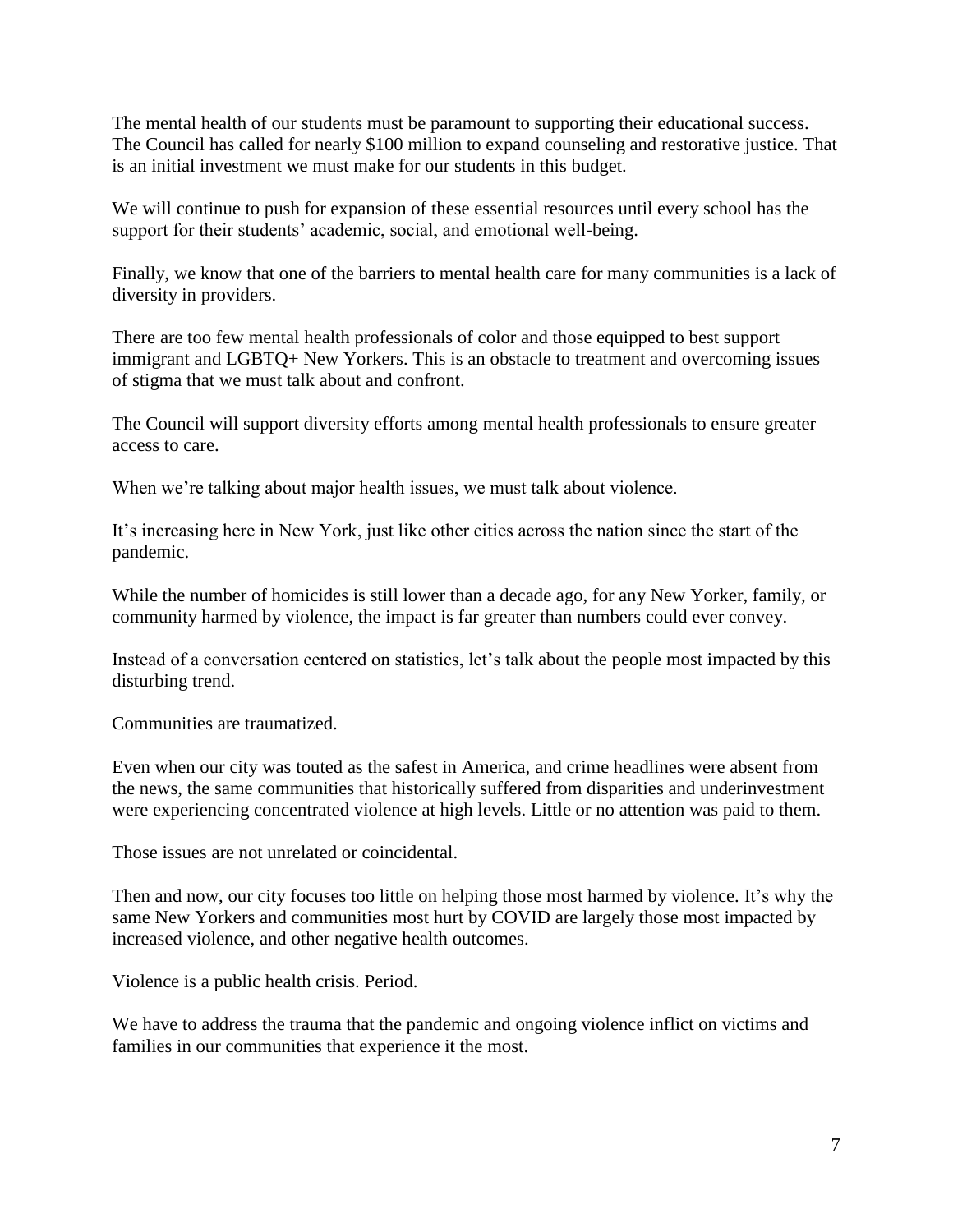Too often, these victims of violence are talked about, but not substantially supported in their recovery.

The trauma left behind creates worse outcomes for people's overall health when it remains unaddressed, and only perpetuates cycles of violence. Helping communities recover from trauma *must be a priority*.

Many victims of gun violence in communities of color are blamed for their own victimization or simply disregarded. Access to victim services is often out-of-reach.

No longer will we allow the most harmed by violence to be the least helped.

The Council plans to establish New York State's first trauma recovery centers in our city, starting with at least one in each borough.

Trauma recovery centers – or TRCs – are a national model for investing in the recovery of underserved victims of violence. They ensure access to a range of wrap-around victim services that increase the likelihood of regaining health and stability, while stopping cycles of violence in our neighborhoods.

New York has fallen behind in serving all victims to stop cycles of crime, and it's time for our city to catch up.

We will bring TRCs to New York, help survivors recover, and reduce violence in our neighborhoods.

We also have to do more to successfully expand community-based programs that make a difference in preventing violence *before it occurs*.

Violence prevention and intervention programs that follow best practices have been shown to make neighborhoods safer. The City has made strides in growing our Crisis Management System, led in my own district by LIFE Camp, King of Kings Foundation, 100 Suits, and others. Violence interrupters put their lives on the line to promote safety and peace in our neighborhoods.

Critical programs like these should be brought to scale across the city towards achieving a greater impact. That takes not only increased resources, but also investments in capacity-building and planning that are too often overlooked.

The Council will bring together government stakeholders with national experts on violence prevention, including our local leaders, to develop a roadmap. We will chart the path to successful expansion of these programs as an equal pillar of our public safety infrastructure that reduces violence.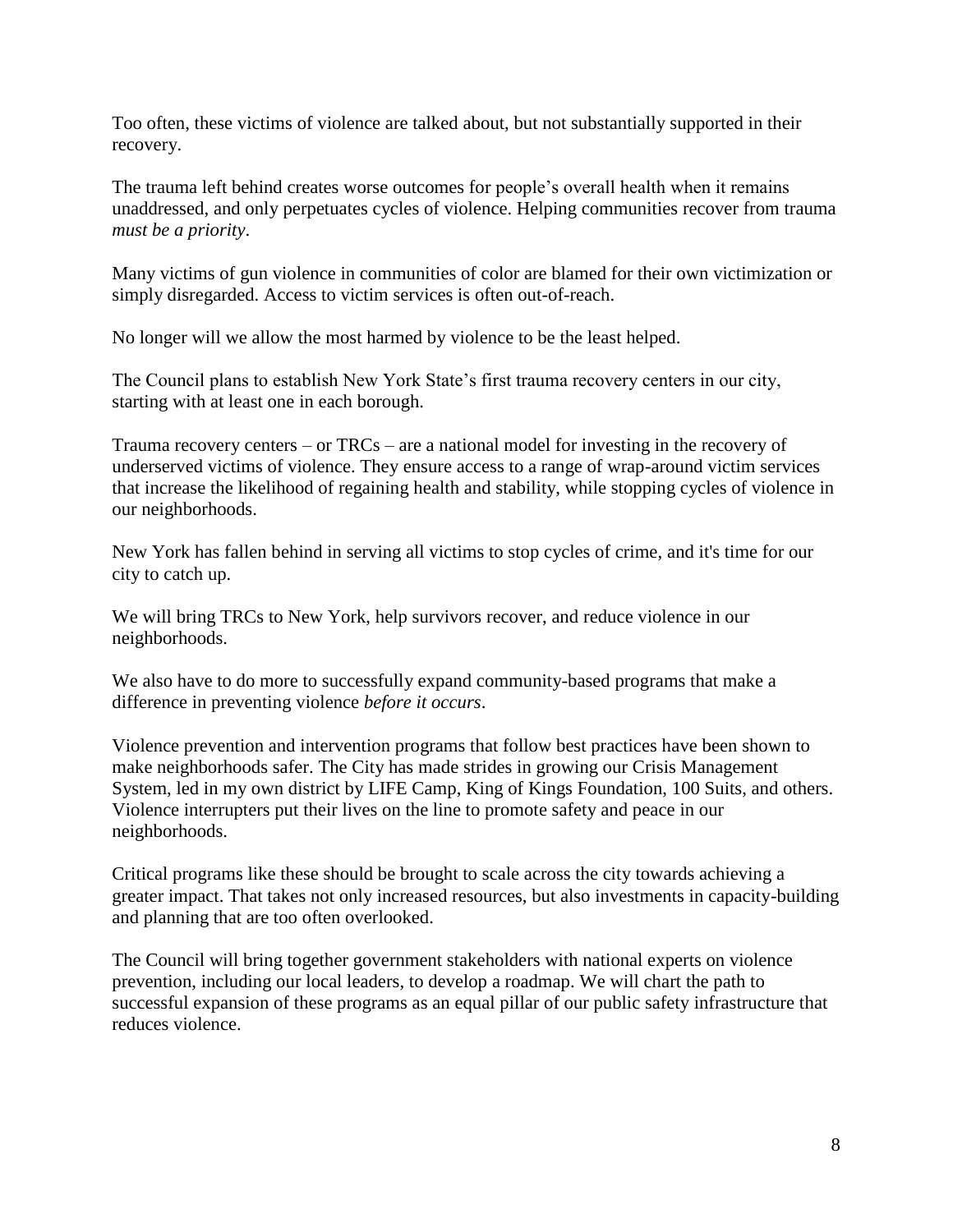We will also invest in community-based safety programs that partner with the Crisis Management System and local precincts to ensure our neighborhoods are safer. Together, local organizations and precincts can facilitate non-policing interventions with young people most atrisk of violence.

As community leaders, it's critical that we support precinct leaders in the NYPD, who are invested in these proactive interventions with our youth that don't rely on over-criminalization. These are models for how we can most effectively advance safety in our communities.

Just as protecting New Yorkers from violence is fundamental to our health and safety, so too is providing food security and access to parks and recreational space.

Food insecurity remains a serious problem in our city, just as it was at the peak of the pandemic, when we witnessed extraordinarily long lines at food pantries.

A third of New Yorkers, including those with children in public schools, skip a meal daily because of a lack of money or resources. Nearly two-thirds find it harder now to afford groceries than before the pandemic.

The Council will continue to champion expanded access to school-based programs that provide meals to children and families and fight hunger.

And we certainly cannot forget about our immigrant communities and older adults.

This city budget must expand support for food programs that serve our seniors, like the Recovery Meals program and DFTA's home-delivered meals. Thousands of seniors are at risk of losing critical food assistance unless this budget adds \$40 million in funding.

I know I'm not alone in saying that I would never tell our precious seniors that they are not a priority.

This Council will also advance pilot programs to establish food pantries and provide fresh food boxes through schools or shelters in high-need areas, taking lessons from local mutual aid networks that delivered food to families during the pandemic.

There is so much we can learn from the last two years.

There is no clearer example than the role that parks and recreational spaces played for our City, as lifelines to communities.

Still, there are significant inequities that limit the ability for many New Yorkers to benefit, especially in low-income neighborhoods and communities of color.

Our Parks and Recreation Committee, chaired by Council Member Shekar Krishnan, recently highlighted these disparities' impact on our health. Areas with less access to parks had higher COVID death rates.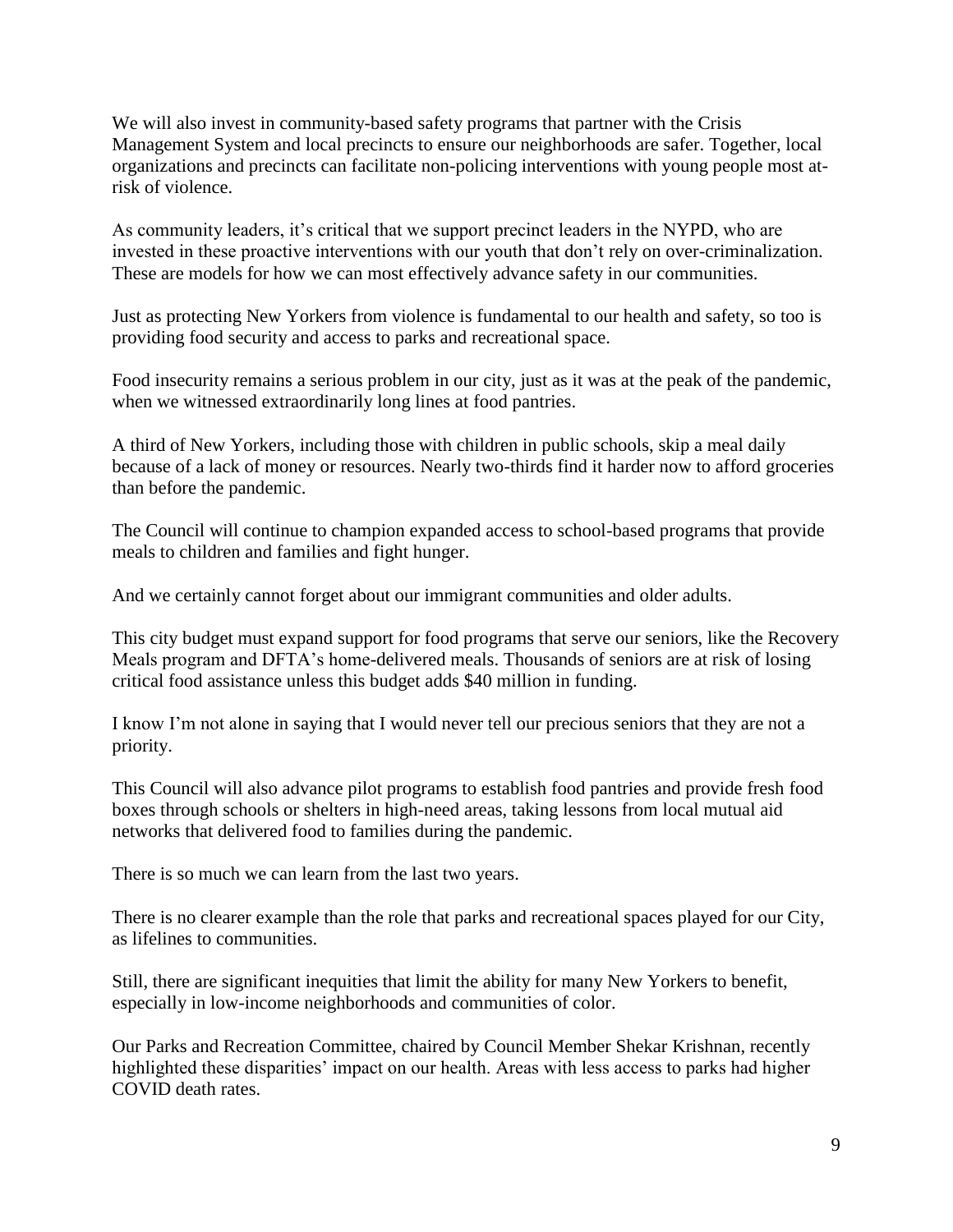The City must expand parks and recreational spaces for neighborhoods in need of them.

The Council will push the City to develop new micro-parks and green spaces in underserved neighborhoods. Legislation that requires vacant and underutilized city-owned lots to be identified can help us create new sanctuaries and protect us from extreme climate events.

The Council will continue to push the City towards committing the \$3.1 billion budget investment in the Safe Streets program to expand open pedestrian spaces in neighborhoods. These can be game-changers for communities with some of the worst health outcomes in Central and Southeast Brooklyn, Southeast Queens, and the Bronx.

The City knows how to develop innovative recreational spaces. It just requires a commitment.

We see what's possible in the proposal to transform the beloved open street on 34<sup>th</sup> Avenue in Jackson Heights into a permanent linear park.

Let's give our families and community members new safe spaces, reimagining how we deliver health and happiness.

We have a real opportunity to expand recreational space and think big.

These investments are critical.

## **EXPANDING OPPORTUNITY**

And yet we know that one of the most singularly important tools to make New York healthier and safer is access to opportunity.

The opportunity for education and employment that supports careers and economic mobility. Opportunity to fully participate in our city through meaningful commitments to inclusivity.

We have secured unprecedented resources for career and technical education and summer youth employment in the budget.

But we have to go further.

Opportunities for young people cannot be confined to the summer months. Our young people exist year-round and need opportunities year-round.

As our Youth Committee Chair Althea Stevens says, we either invest in our young people on the front-end or the back-end.

Let's make the smart choice to expand youth employment and development programs to be all year long, especially for young people disconnected from schools and services.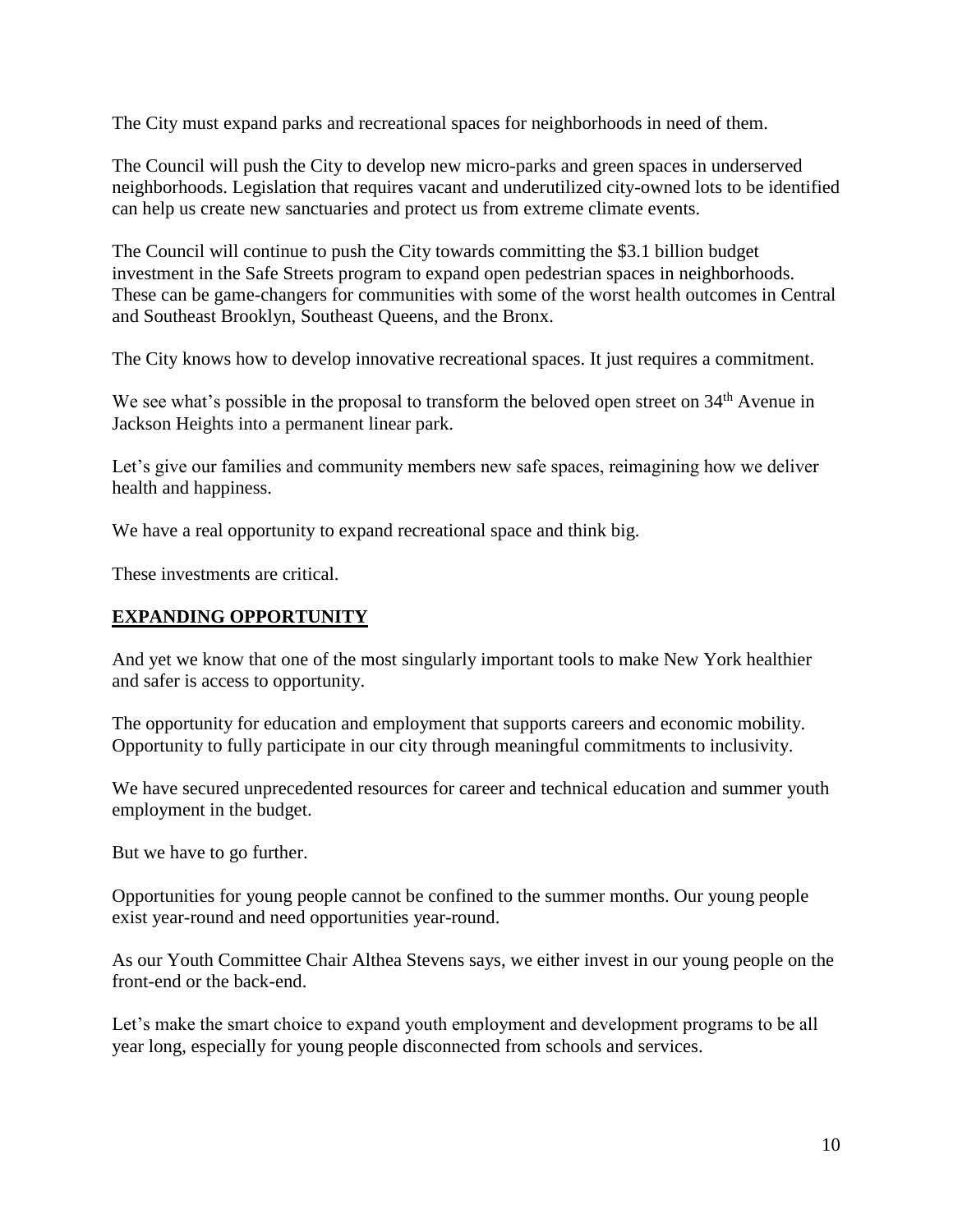All young people are a priority, whether disconnected, undocumented, or not. Their success delivers safety and brings a brighter future for our city.

Our proposed CUNY Reconnect program to re-attract former students of working age, who earned CUNY credits but left without a degree, will help advance economic mobility. It can reach thousands of New Yorkers, including the Black and Latina young women who disproportionately fall into this category, to increase their earning potential.

We must also increase access to civil service careers that have long been a pathway to economic stability for New Yorkers, including my own family.

The Council will expand these opportunities to New Yorkers who traditionally face obstacles.

In partnership with our municipal unions, we intend to advance legislation that provides access to civil service exams, preparation programs, and career information at Department of Correction, juvenile justice, foster care, and homeless services facilities, as well as schools and supportive housing sites. The City will also be required to work with reentry providers to ensure that people returning home from the justice system are able to access these opportunities.

By reaching New Yorkers transitioning out of these systems with opportunities to join the city's workforce, we can help them succeed. That's how we increase the stability of families and communities and improve public safety.

We must also expand opportunities for New Yorkers who too often get left out.

The nearly one million New Yorkers with disabilities have to be a priority. We can leverage shifts in the workplace landscape from COVID to address their higher rates of unemployment and underemployment.

Our recovery must be inclusive.

The Council will explore local laws and programs to advance employment opportunities, including those that encourage businesses to create more accessible workplaces.

We will also push the City to develop a five-year plan for improving accessibility and investment, similar to the Streets Master Plan.

By addressing these gaps, as well as the digital divide that remains prevalent across many communities, we can make a real difference.

Language access remains an entrenched barrier for 1.8 million New Yorkers with limited English proficiency. Despite our city having the greatest language diversity in the world, we have insufficient translation services. How is that *even possible*?

New Yorkers can't access key city services and opportunities. Small businesses are penalized for being out-of-compliance with City rules that *aren't even in their spoken languages*.